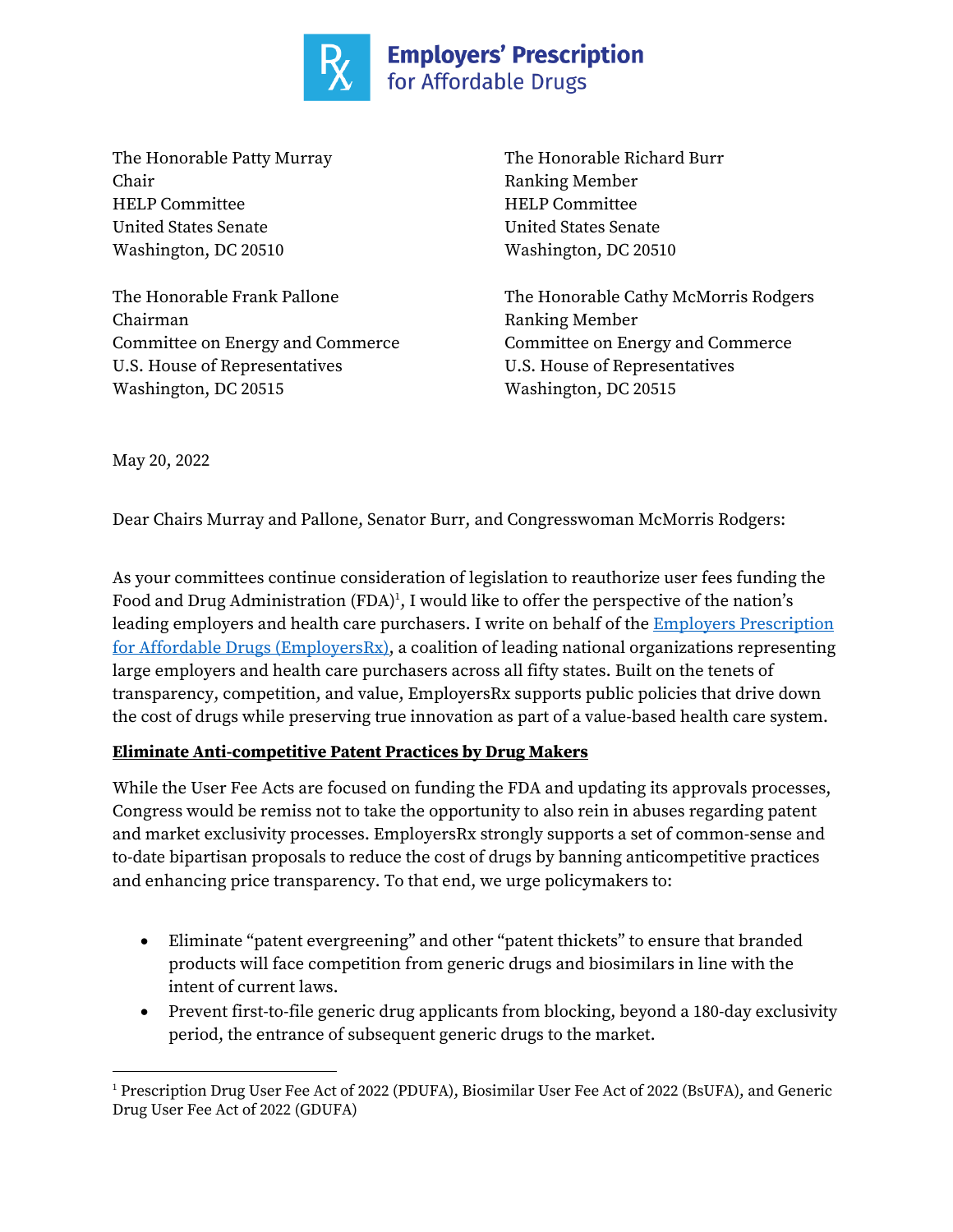

## **Employers' Prescription**<br>for Affordable Drugs

- Reduce citizens petition abuse by giving the FDA additional guidance on denying petitions submitted for the purpose of delaying generic approval.
- Require drug manufacturers to publicly report and explain price increases that exceed certain thresholds.
- Require branded biologic companies to publicly list drug patents they can reasonably defend.
- Require health care providers and pharmacies to include National Drug Codes (NDC) in claims for commercial health plans. NDC codes are currently required for claims to public payers (Medicare and Medicaid) and provide greater transparency on prices to purchasers.

## **Hold PBMs and other Third Parties Accountable to Purchasers and Consumers**

While Congress can take major steps to invigorate drug competition those reforms will have limited effect if not paired with fundamental reform to the opaque drug supply chain and distorted incentives that result in higher cost. Congress should take a fresh look at the drug supply chain and seek to both provide sunlight to complicated web of organizations in the supply chain and to hold all players, including PBMs, consultants and other third parties accountable. In particular, EmployersRx recommends that Congress:

- Require complete transparency by PBMs and other third parties. Transparency requirements should require prescription drug suppliers to disclose detailed pricing information on rebates, administrative fees, any other transactional fees when the supplier relies on any third parties between the pharmaceutical manufacturer and ultimately the delivery of medications to the patient. These transparency requirements should extend to contracted suppliers and in particular, any subsidiary corporations in which there may be a mutual or indirect ownership interest, including corporate entities headquartered outside the United States.
- Address spread pricing by PBMs, health plans, providers, and other intermediaries. Purchasers should be given the option to accept or reject spread pricing. This policy should apply to drugs administered directly by providers as well as those sold in the pharmacy setting.
- Establish a clear federal structure to regulate and oversee PBMs and their affiliates. Currently, a lack of clear federal regulatory authority over PBMs has led policymakers to seek to regulate the industry indirectly through placing additional regulatory burden on health plan sponsors (i.e., employers and purchasers).

America's employers and private health care purchasers provide health coverage to more than half the people in the United States and collectively spend tens of billions of dollars per year on prescription drugs. We appreciate your consideration of our views as you move forward with reauthorization of the FDA user fees and look forward to working together on this and other prescription drug priorities in the year ahead.